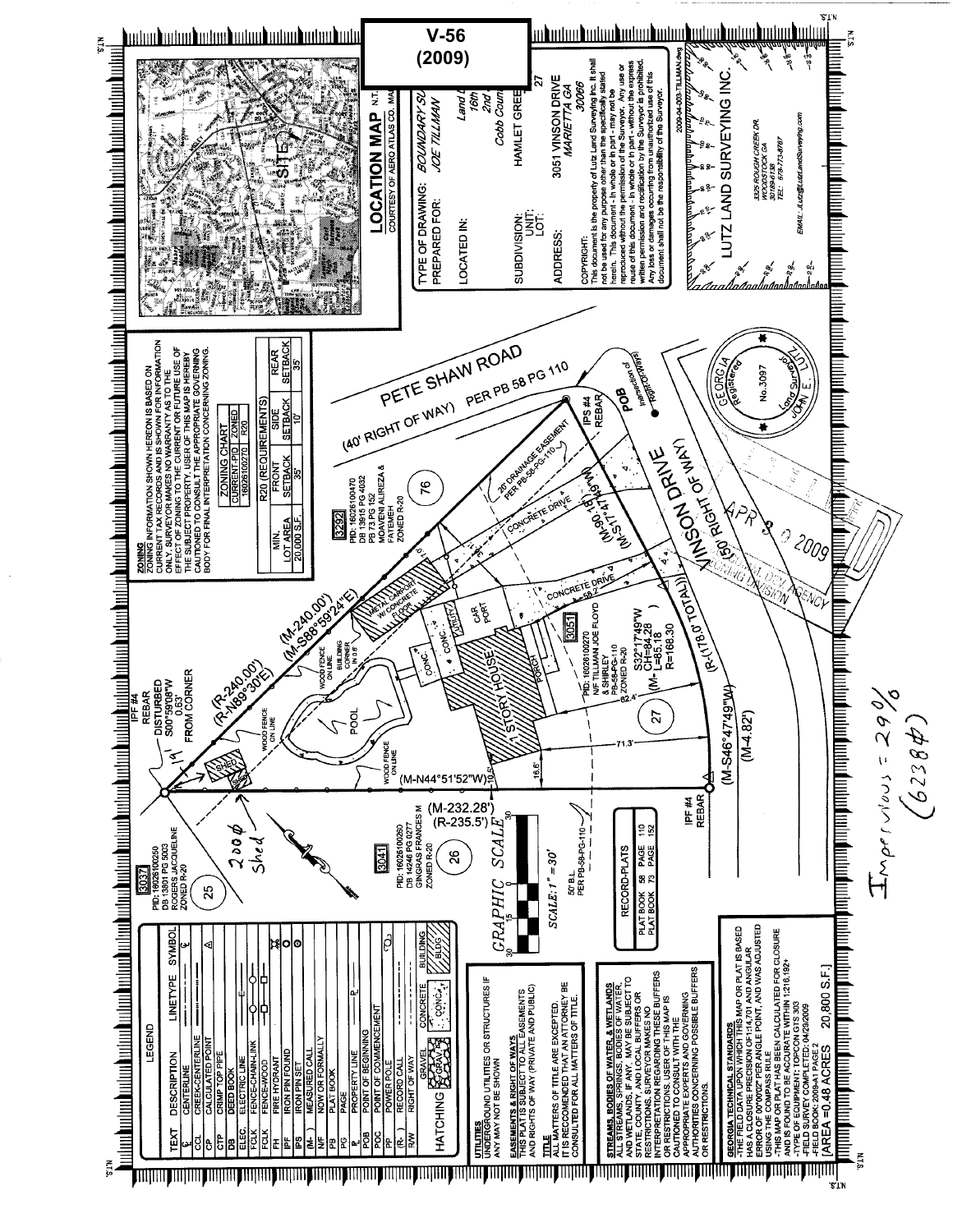| <b>APPLICANT:</b>                    | Joe F. Tillman, Sr.                                    | <b>PETITION NO.:</b>        | V-56     |
|--------------------------------------|--------------------------------------------------------|-----------------------------|----------|
| <b>PHONE:</b>                        | 770-971-5676                                           | <b>DATE OF HEARING:</b>     | 07-08-09 |
| <b>REPRESENTATIVE:</b>               | Grace Tillman                                          | <b>PRESENT ZONING:</b>      | $R-20$   |
| <b>PHONE:</b>                        | 404-365-6565                                           | <b>LAND LOT(S):</b>         | 261      |
|                                      | <b>PROPERTY LOCATION:</b> Located on the north side of | <b>DISTRICT:</b>            | 16       |
| Vinson Drive, west of Pete Shaw Road |                                                        | <b>SIZE OF TRACT:</b>       | .48 acre |
| $(3051$ Vinson Drive).               |                                                        | <b>COMMISSION DISTRICT:</b> | 3        |

**TYPE OF VARIANCE:** 1) Waive the side setback for an accessory structure (existing 640 square foot RV carport) from the required 10 feet to zero feet adjacent to the eastern property line; 2) allow an accessory structure (existing RV carport) to the side of the primary structure; 3) waive the rear setback for an accessory structure over 144 square feet (existing 200 square foot shed) from the required 35 feet to 19 feet; and 4) waive the side setback for an accessory structure (existing 200 square foot shed) from the required 10 feet to zero feet adjacent to the western property line.

## **COMMENTS**

**TRAFFIC:** This request will not have an adverse impact on traffic.

**DEVELOPMENT & INSPECTIONS:** If this variance request is approved, a plat revision must be recorded reflecting the conditions of the variance and eliminating or rerouting the drainage easement in which the carport has been constructed. The surveyor must submit the revised subdivision plat to the Site Plan Review Section, Community Development Agency for review and approval prior to recording. Call 770-528-2147.

**STORMWATER MANAGEMENT:** The sheds, as well as a portion of the pool, on this parcel are located within a recorded drainage easement. Although there is a drainage swale that has been created along the property line on the adjacent parcel that appears to be providing adequate stormwater conveyance, a hold harmless agreement should be recorded for these encroachments.

**HISTORIC PRESERVATION:** After examining Civil War trench maps, Cobb County historic property surveys, county maps, and various other resources, staff has no comments regarding the impact or treatment of historic and/or archaeological resources.

## **CEMETERY PRESERVATION:** No comment.

**WATER:** No conflict.

**SEWER:** No conflict.

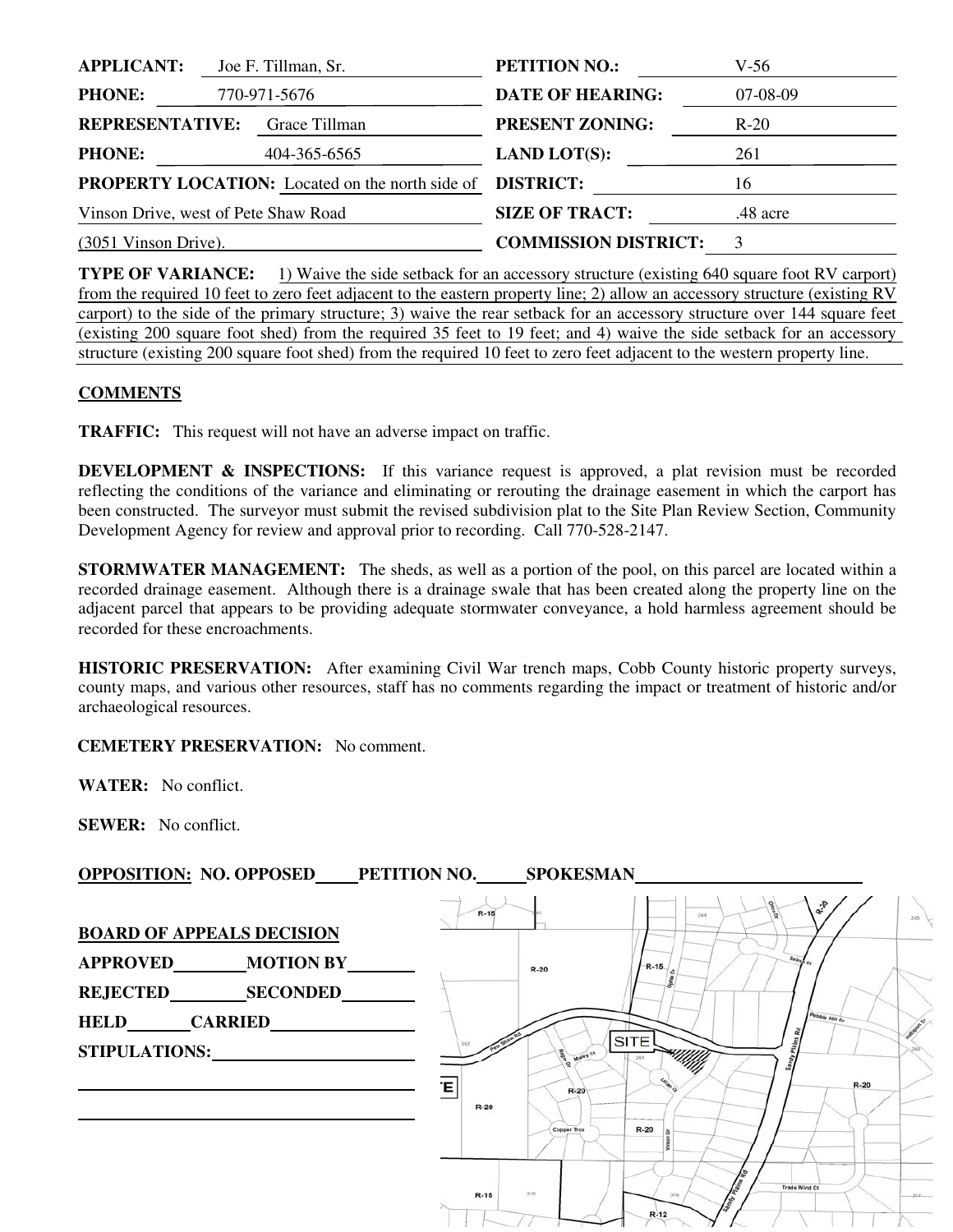**V-56**

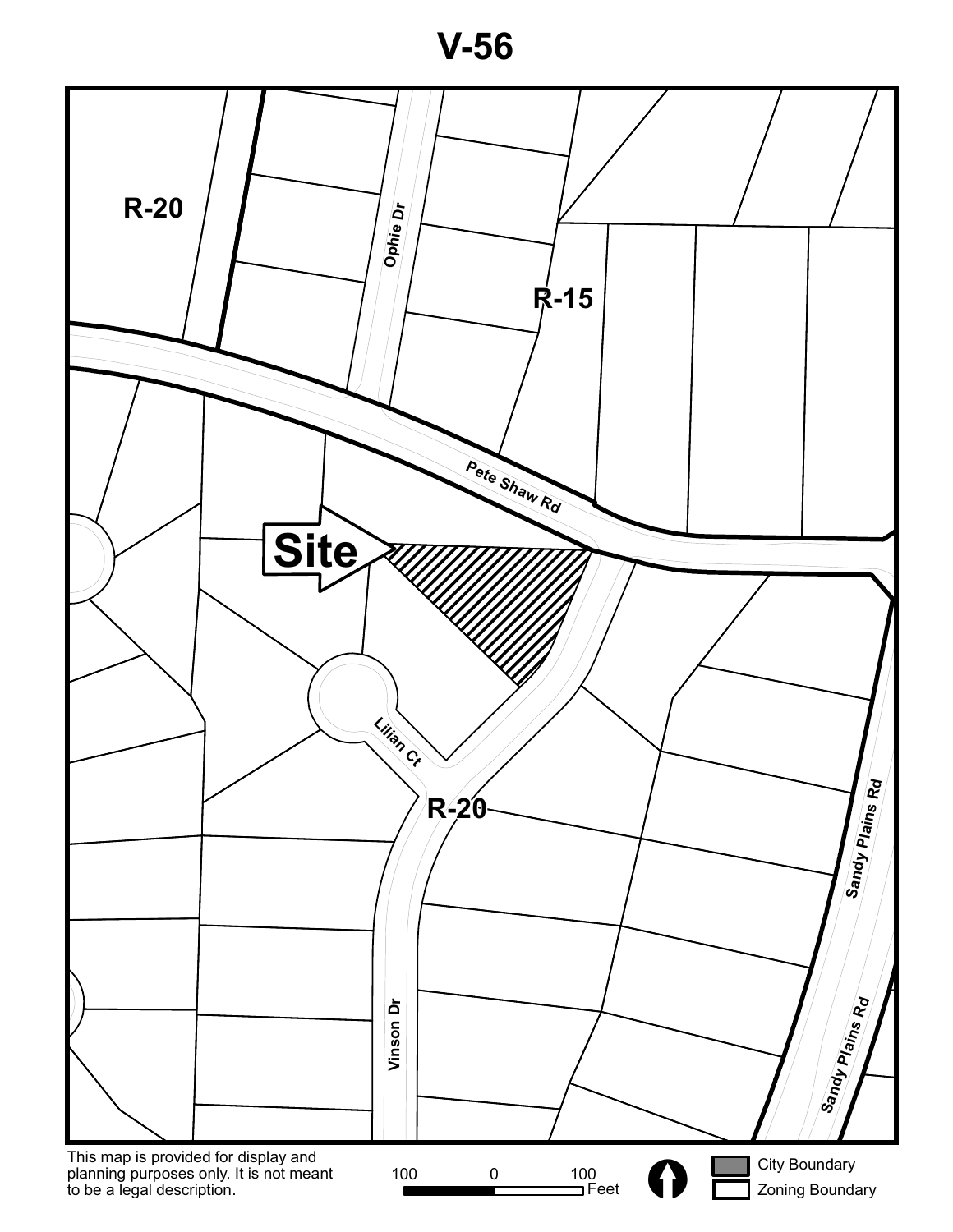| Applicant Joe F. Tillman, Sn Business Phone N/A Home Phone 770-971-5676<br>Address 305/ Ug Son Dr. Mariet 6A 3006<br>Grace<br>man<br>punted)<br>Phone 709365-6565 Cell Phone 770-522-9072<br>(representative's signature)<br>Signed, sealed and delivered in presence of:<br>osephene M. Cole<br>U. 2019<br>My commission expires: $\frac{1}{\sqrt{2}}$<br>Notary Public<br>Titleholder Jee 55hfrley TPI<br>Home Phone 770-971-5476<br>19 nson Dr. Herich (A 30006)<br>Signature<br>taggradditional si<br>Signed, sealed and delivered in presence of:<br>My commission expires: $\frac{\sqrt{7}}{2}$<br><b>Procuntry</b> GES<br>Notary Public<br>Present Zoning of Property $R - 20$<br>Location 305/ Unson Dr. Merret de Ch 30066<br>$District$ /6th Size of Tract $-$ 48 Acre(s)<br>Land Lot(s) $261$<br>Please select the extraordinary and exceptional condition(s) to the piece of property in question. The<br>condition(s) must be peculiar to the piece of property involved.<br>The Cobb County Zoning Ordinance Section 134-94 states that the Cobb County Board of Zoning Appeals must<br>determine that applying the terms of the Zoning Ordinance without the variance would create an unnecessary<br>hardship. Please state what hardship would be created by following the normal terms of the ordinance.<br>See attached sheet (Exhibit A)<br>List type of variance requested: Wa quer for accessory structures | APR 3 0 2009<br>COBB CO. COMM. DEV. AGENCY | <b>Cobb County</b><br>(type or print clearly) | Application No. $\sqrt{-56}$<br>Hearing Date: 7-8-09<br>Hearing Date: |
|----------------------------------------------------------------------------------------------------------------------------------------------------------------------------------------------------------------------------------------------------------------------------------------------------------------------------------------------------------------------------------------------------------------------------------------------------------------------------------------------------------------------------------------------------------------------------------------------------------------------------------------------------------------------------------------------------------------------------------------------------------------------------------------------------------------------------------------------------------------------------------------------------------------------------------------------------------------------------------------------------------------------------------------------------------------------------------------------------------------------------------------------------------------------------------------------------------------------------------------------------------------------------------------------------------------------------------------------------------------------------------------------------------------------------------|--------------------------------------------|-----------------------------------------------|-----------------------------------------------------------------------|
|                                                                                                                                                                                                                                                                                                                                                                                                                                                                                                                                                                                                                                                                                                                                                                                                                                                                                                                                                                                                                                                                                                                                                                                                                                                                                                                                                                                                                                  |                                            |                                               |                                                                       |
|                                                                                                                                                                                                                                                                                                                                                                                                                                                                                                                                                                                                                                                                                                                                                                                                                                                                                                                                                                                                                                                                                                                                                                                                                                                                                                                                                                                                                                  |                                            |                                               |                                                                       |
|                                                                                                                                                                                                                                                                                                                                                                                                                                                                                                                                                                                                                                                                                                                                                                                                                                                                                                                                                                                                                                                                                                                                                                                                                                                                                                                                                                                                                                  |                                            |                                               |                                                                       |
|                                                                                                                                                                                                                                                                                                                                                                                                                                                                                                                                                                                                                                                                                                                                                                                                                                                                                                                                                                                                                                                                                                                                                                                                                                                                                                                                                                                                                                  |                                            |                                               |                                                                       |
|                                                                                                                                                                                                                                                                                                                                                                                                                                                                                                                                                                                                                                                                                                                                                                                                                                                                                                                                                                                                                                                                                                                                                                                                                                                                                                                                                                                                                                  |                                            |                                               |                                                                       |
|                                                                                                                                                                                                                                                                                                                                                                                                                                                                                                                                                                                                                                                                                                                                                                                                                                                                                                                                                                                                                                                                                                                                                                                                                                                                                                                                                                                                                                  |                                            |                                               |                                                                       |
|                                                                                                                                                                                                                                                                                                                                                                                                                                                                                                                                                                                                                                                                                                                                                                                                                                                                                                                                                                                                                                                                                                                                                                                                                                                                                                                                                                                                                                  |                                            |                                               |                                                                       |
|                                                                                                                                                                                                                                                                                                                                                                                                                                                                                                                                                                                                                                                                                                                                                                                                                                                                                                                                                                                                                                                                                                                                                                                                                                                                                                                                                                                                                                  |                                            |                                               |                                                                       |
|                                                                                                                                                                                                                                                                                                                                                                                                                                                                                                                                                                                                                                                                                                                                                                                                                                                                                                                                                                                                                                                                                                                                                                                                                                                                                                                                                                                                                                  |                                            |                                               |                                                                       |
|                                                                                                                                                                                                                                                                                                                                                                                                                                                                                                                                                                                                                                                                                                                                                                                                                                                                                                                                                                                                                                                                                                                                                                                                                                                                                                                                                                                                                                  |                                            |                                               |                                                                       |
|                                                                                                                                                                                                                                                                                                                                                                                                                                                                                                                                                                                                                                                                                                                                                                                                                                                                                                                                                                                                                                                                                                                                                                                                                                                                                                                                                                                                                                  |                                            |                                               |                                                                       |
|                                                                                                                                                                                                                                                                                                                                                                                                                                                                                                                                                                                                                                                                                                                                                                                                                                                                                                                                                                                                                                                                                                                                                                                                                                                                                                                                                                                                                                  |                                            |                                               |                                                                       |
|                                                                                                                                                                                                                                                                                                                                                                                                                                                                                                                                                                                                                                                                                                                                                                                                                                                                                                                                                                                                                                                                                                                                                                                                                                                                                                                                                                                                                                  |                                            |                                               |                                                                       |
|                                                                                                                                                                                                                                                                                                                                                                                                                                                                                                                                                                                                                                                                                                                                                                                                                                                                                                                                                                                                                                                                                                                                                                                                                                                                                                                                                                                                                                  |                                            |                                               |                                                                       |
|                                                                                                                                                                                                                                                                                                                                                                                                                                                                                                                                                                                                                                                                                                                                                                                                                                                                                                                                                                                                                                                                                                                                                                                                                                                                                                                                                                                                                                  |                                            |                                               |                                                                       |
|                                                                                                                                                                                                                                                                                                                                                                                                                                                                                                                                                                                                                                                                                                                                                                                                                                                                                                                                                                                                                                                                                                                                                                                                                                                                                                                                                                                                                                  |                                            |                                               |                                                                       |
|                                                                                                                                                                                                                                                                                                                                                                                                                                                                                                                                                                                                                                                                                                                                                                                                                                                                                                                                                                                                                                                                                                                                                                                                                                                                                                                                                                                                                                  |                                            |                                               |                                                                       |
|                                                                                                                                                                                                                                                                                                                                                                                                                                                                                                                                                                                                                                                                                                                                                                                                                                                                                                                                                                                                                                                                                                                                                                                                                                                                                                                                                                                                                                  |                                            |                                               |                                                                       |

Revised: December 6, 2005